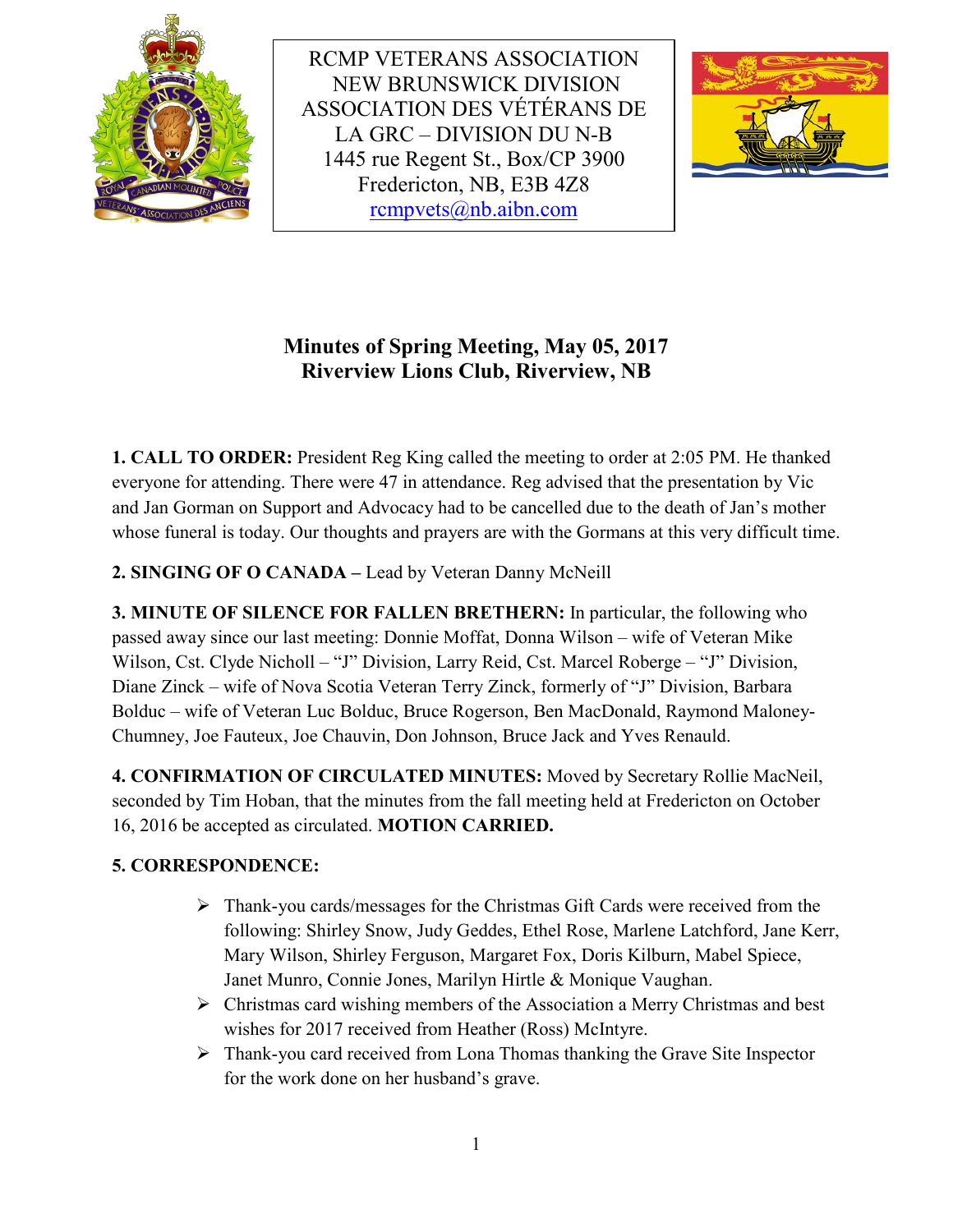- Thank-you cards from Kevin Storr and Jerry Covey thanking the Association for the get well wishes and gift cards received.
- Thank-you card from Allison Rose thanking the Association for the \$500 bursary in memory of Sharon Clark which was special to her. She said the bursary will help her with tuition and books.
- Thank-you card from Diana Reid for the Association's donation to the Heart and Stroke Foundation in memory of her husband Larry Reid.
- Following received from Patricia Dunphy: "On behalf of myself and my family I would like to take this opportunity to thank all those who shared their condolences to the family of retired Staff Sergeant David Dunphy who passed away on 15 Sept 2016. All the kind expressions of sympathy and visits were so much appreciated. A special thank you to all the Vets who attended David's funeral and provided an Honour Guard that made us all feel so proud. David cherished his service in the RCMP and would have been humbled by the turnout. Again on behalf of all my family we were truly thankful for all your support".
- The following was received from Vet Don Hulsman. "The Hulsman family would like to sincerely thank all RCMP Veterans and spouses who attended the visitation and funeral of the late Jacalyn Mae Hulsman. Your presence meant a lot to me and my sons". Thank you. Don.
- Thank-you message was received from Vet. Dave Daley thanking the Association for the visit from Rollie MacNeil and the get well card and Tim Horton's gift card while he was in hospital in Moncton recovering from a serious snowmobile accident.

**6. TREASURER'S REPORT:** Treasurer Bob Rochon presented his financial report. A copy of Bob's report is attached. Greg Cohoon moved, seconded by Dale Lively, that the report be accepted. **MOTION CARRIED.**

Bob noted in his report that our Division is financially sound with \$18,405.89 in our bank account and an investment (GIC) in the amount of \$15,332.00 which is scheduled to mature on 2019-02-16. Bob also noted that with the current revenue structure and anticipated expenses, he is projecting a revenue shortfall of \$1,410 in 2017. The major contributors to the shortfall are the increase in the National portion of the dues from \$32 to \$37 and our Division's decision in 2016 to increase our Christmas gift card amount from the previous \$25 to \$40. It is Bob's opinion, that unless we can reduce costs or increase revenues, our Division will continue to experience deficits in the coming years, something that National is cautioning against as outlined in the financial report. One way to reduce deficits is to increase the amount of dues that each member pays from \$50 to \$55 per year which would generate an additional \$1375 based on 275 members. Bob also stated that the Association could charge a nominal membership fee for Associate and Life members but that this may result in the division being assessed a fee by the national office.

During discussion after Bob completed his report, Secretary MacNeil pointed out that increasing dues by \$5.00 per member would still not completely cover the deficit. Bob stated that he felt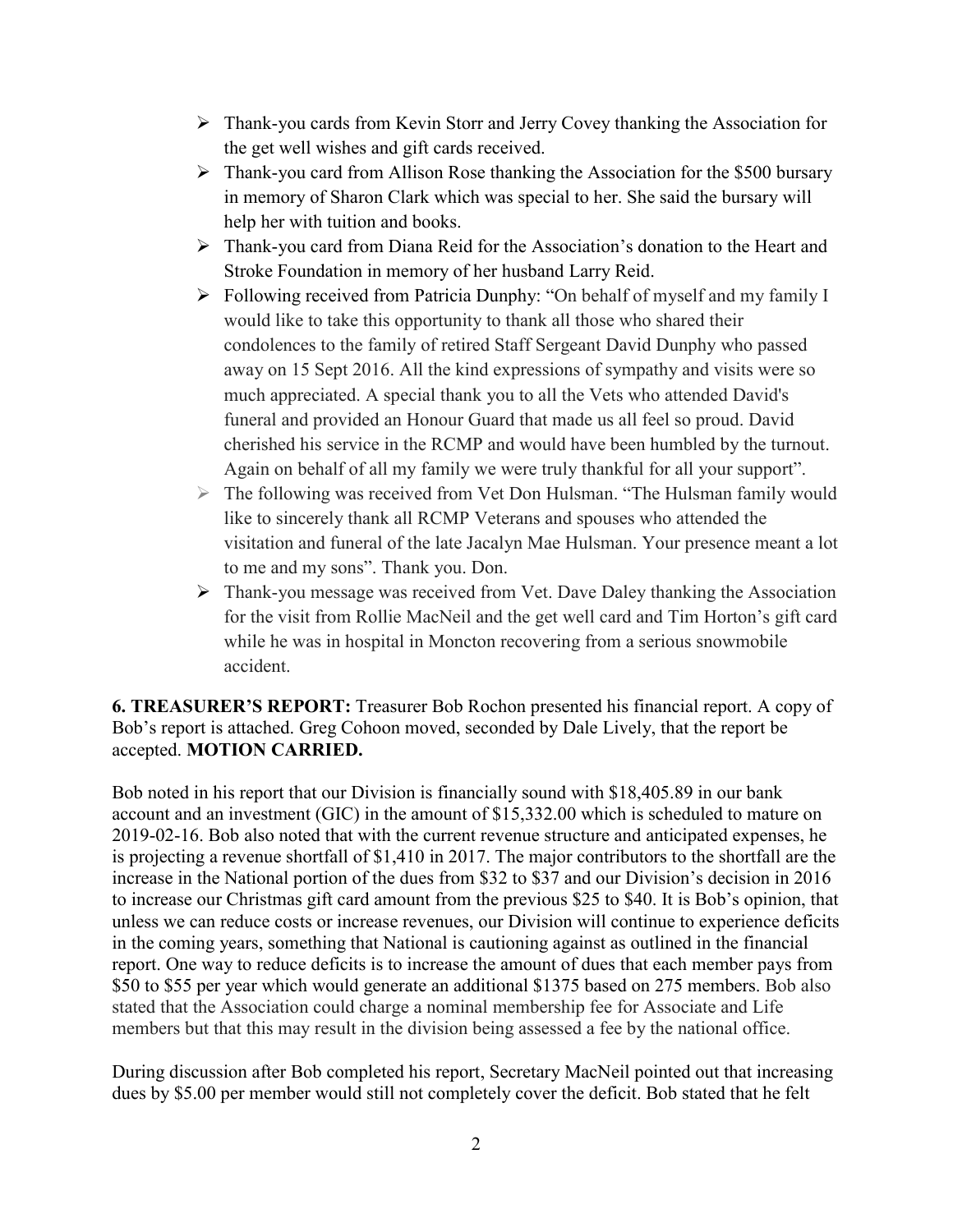raising the dues too much would have a negative impact on our Division's ability to retain members and to entice new members to join the Association.

Keith Morris asked if we could cut any costs and Bob replied that there are really only two areas, one being the scholarship program the second being the amount of the Christmas gift cards. Bob stated that last year when the members voted to increase the amount of the gift cards to \$40, he indicated at that time this decision would cause us to run a deficit. Keith stated that we should look at all options to cut costs. Rollie MacNeil stated that perhaps the National Office should look at ways to cut costs which should negate the need for them to keep raising dues.

John Fraser suggested that if say 50 Veterans were able to persuade one Veteran who is not a member of the Association to join, this would increase our revenue. This suggestion could be extended to all of our 275 members to persuade one non-member to join and would have the potential to double the number of members in our Division of the Association.

Brenda Bouck suggested that someone contact newly retired members and invite them to join. Rollie advised that our Membership Director does this as much as possible.

Gordie Roach stated that when he retired, a package from the Vets which included an application, was included in his retirement package. Rollie MacNeil advised that this is presently being done.

The subject of the deficit will be discussed further at the Fall Meeting.

Treasurer Rochon announced that he was resigning his position as Treasurer effectively immediately after serving for 3 ½ years. He recommended to President King that he appoint Marc Goguen as interim Treasurer until the elections at the Fall Meeting. Bob advised that Marc had agreed to take over as Treasurer and that Bob has shown him how our accounting system operates. Bob assured the membership that he would be available to assist Marc at any time. John Barnstead thanked Bob for his service stating that he has done an excellent job with our finances. His dedication and hard work were very much appreciated by the membership. President King echoed John's remarks and thanked Bob for his 3 ½ years as Treasurer.

**7. GRAVE SITE REPORT:** Danny McNeill read his report on the status of the program. He advised there are 27 inspectors and in the next few weeks, once the ground is dry, they will complete their inspections and report their findings to Danny. Once all the reports are in, an allencompassing report will be completed and presented at the fall meeting. Once the report is approved at the fall meeting, an invoice for the work completed will be submitted to the CO "J" Division for payment.

**8. MEMBERSHIP REPORT:** Laurie MacNeil, the Membership Director was unable to attend the meeting and his report was presented by Rollie MacNeil. Since the fall meeting, 19 applications were approved by the Membership Director. The following new members joined the Association: Paul Urquhart, Wayne Gallant, Miller Morrell, Gregory Davis, Adrian Tompkins, Michael Hornyak, John Jurcina, Roland Wells, John Fraser, Mario Dery, Gilbert Morneault, Dan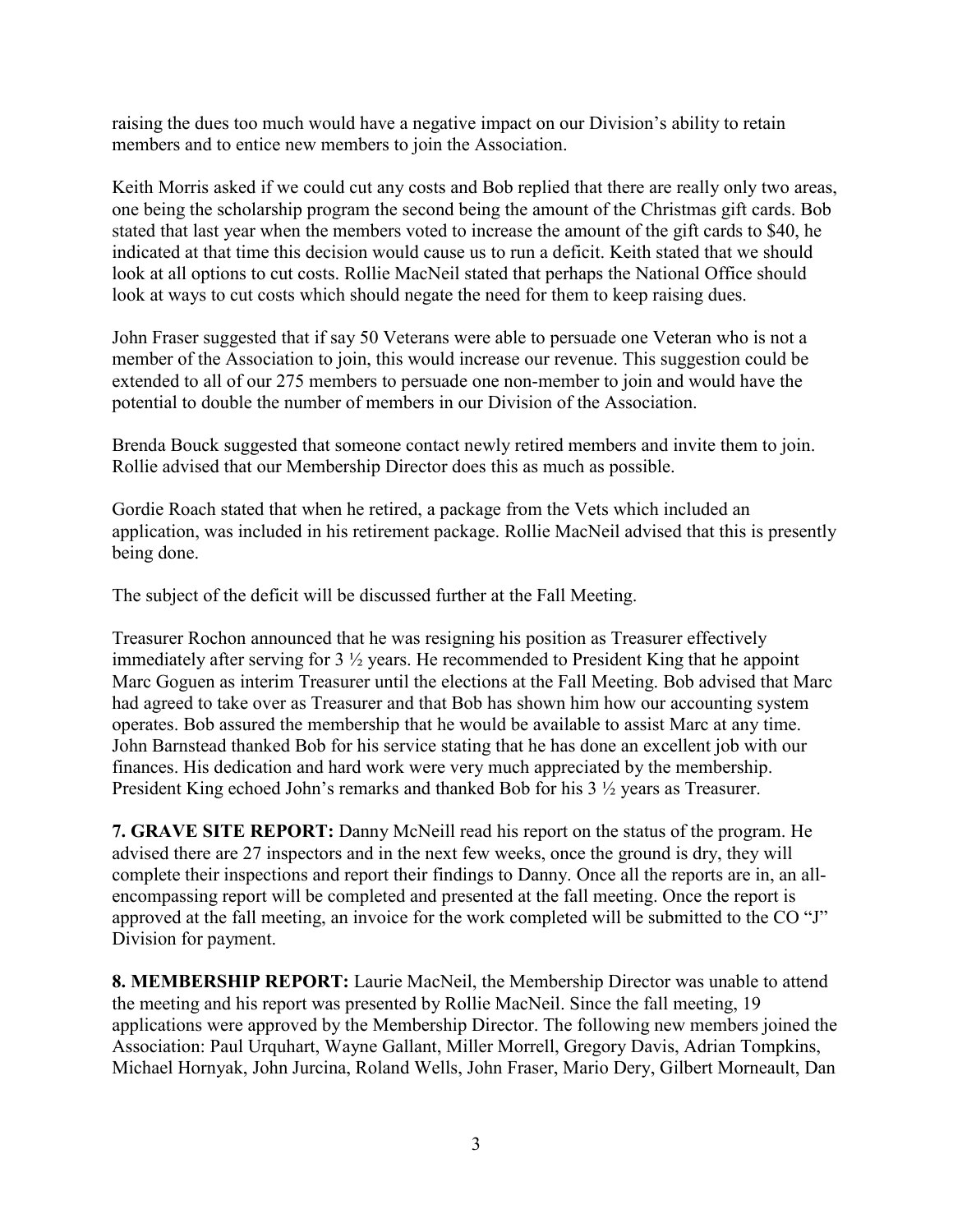Goodwin, Keith Ball, Kendall Murray, Blake Meldrum, Ken Fraser, Kevin Demeau and Michael McFadden. There were four members who left the Association.

**9. BURSARY PROGRAM:** Dale Lively reported that the Association provides 5 - \$500 bursaries to children/grandchildren of our Veterans. Treasurer Bob Rochon, Communications Director Brian Griffiths and Secretary Rollie MacNeil, donated their honorariums (\$200 each) to the bursary program and there was an anonymous donation to the bursary fund in the amount of \$150. Also money left over from the fall dinner in the amount of \$86 was also donated to the bursary fund for a total of \$836. Dale made a motion, seconded by Bill Goobie, that the Association contribute \$164 to the bursary fund, which would bring the total to \$1,000 allowing for two additional bursaries for 2017 bringing the total number of bursaries to seven (7). **MOTION CARRIED.** Dale advised that the application process for bursaries is now open and applications can be obtained from the NB Veterans website - [http://nb.rcmpvet.ca,](http://nb.rcmpvet.ca/) click on Forms in the top right hand side of the webpage, or by contacting the Secretary [secretarynbvets@gmail.com.](mailto:secretarynbvets@gmail.com)

Dale advised that some students are going to other countries i.e. Europe to further their education. At present, our bursaries are for students who are studying at a recognized university in North America. To give all students an equal opportunity to apply for one of our bursaries, Dale made a motion, seconded by Tim Hoban that students attending a recognized university anywhere in the world may apply for a bursary. **MOTION CARRIED.** During discussion the question arose regarding teaching and values universities in some countries may not equate with our values as an organization and what vetting is done on foreign universities. Dale stated that he believes our Veterans would not support an application to a university whose teachings were against our values and principals. Dale calls the Veteran when the student is attending a foreign university.

A motion was made by Dale Lively, seconded by Floyd Luttrell, that his report be accepted. **MOTION CARRIED.**

**10. OLD BUSINESS: ID CARDS.** Rollie MacNeil stated the topic of issuing ID cards to our members has been discussed at previous meetings and has been brought to the attention of the National Office over the past three years. The National Office has not taken any action to date. Rollie advised that he was speaking with Vet. Bernie Bergevin, who is the Past President of the International Police Association. Their Association purchased a card printing machine for approximately \$3,000 to make ID cards for their members. The desired details are entered into a computer program after which a plastic card about the size of a credit card is inserted into the machine and the program produces the card. The machine is able to print on both sides of the card and a photo and/or crest can be inserted. Rollie had one of the cards and passed it around to the members at the meeting. This topic will be brought up at the AGM in June by President King to find out if the National office has any interest in producing ID cards for the members. Rollie noted that the RCMP has stopped issuing ID cards to retired members and it is not known if this is temporary or permanent. Also, our Associate Members do not have an ID card and many would like one.